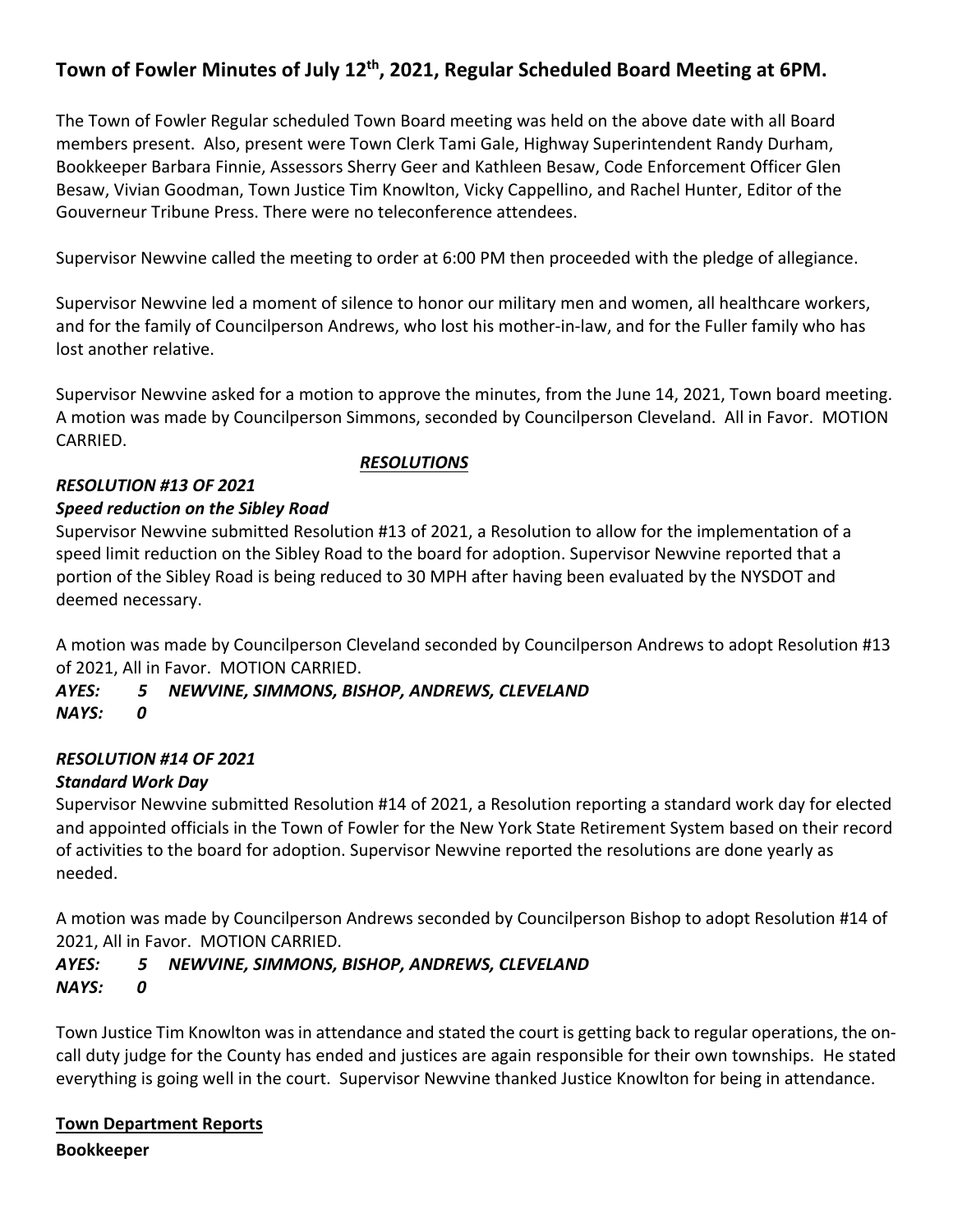Bookkeeper Barbara Finnie:

- Reported everything is looking good, expenditures should be at 50% spent and all departments are under 50% spent with the highway being 30% spent.
- The Town had received the 2% Fire Tax in the amount of \$23,805.97and it was included in this evening's vouchers for the Gouverneur Fire Department. She explained the money comes in and goes right back out.
- Expenditures and revenues are both looking good.

#### **Assessors**

#### **Assessor Sherry Geer reported:**

• They had received a quote for a new printer from Advanced Business Systems that they felt was very high. The 3 assessors are going to get back together and investigate staples for a cheaper alternative.

#### **Historian**

Historian Karen Simmons reported:

- She has been busy working on a couple of genealogy searches for a few people.
- There has not been much going on up there right now.

#### **Animal Control**

Councilperson Karen Simmons reported for Dan Moyer who was not in attendance:

- The dog kennel had been broken into on June 16<sup>th</sup>, it was later discovered it was a couple of young kids messing around. She reported nothing had been stolen or taken and the break in had been reported to the State Police.
- The Town will hold a rabies clinic on August 12th from 6PM to 8PM at the Town Barn. Everyone is required to pre-register and can do so by calling public health or the Town Clerk's office beginning August  $5<sup>th</sup>$ . The registration will be opened to make appointments for 1 week prior to the clinic.
- They had a dog in rough shape in the kennel for 1 night. The dog was un-licensed. Its owner was found and after receiving a rabies shot, getting licensed, and paying the kennel fees, the dog was returned to its owner.

#### **Beaver Control**

Councilperson Karen Simmons reported for Moyer's Wildlife Control**:**

• There was no beaver activity going on right now and he has had no calls from Highway Superintendent Durham concerning beaver activity.

#### **Code Enforcement:**

Code Enforcement Officer Glen Besaw reported:

- Everything was going smoothly, and people have been calling him when they need him.
- Reported he will be on vacation August  $4<sup>th</sup>$  thru the  $10<sup>th</sup>$  and any code enforcement issues will be handled by Supervisor Newvine.

#### **Town Clerk**

Town Clerk Tami Gale reported:

- DEC commissions for the month were \$22.90, with total DEC sales being \$415.00, she had issued 6 certified marriage transcripts, 2 marriage licenses, 12 Certified Death Certificates, licensed 40 dogs, handled 8 building permits, collected \$26.00 in miscellaneous dog fees, and sold 2 bicentennial books.
- She had received \$134.20 in bottle & can donations, and \$144.75 from 4,320 pounds of scrap metal.
- She had received a \$250.00 donation to the HAP Program and a \$250.00 donation to the SOS program.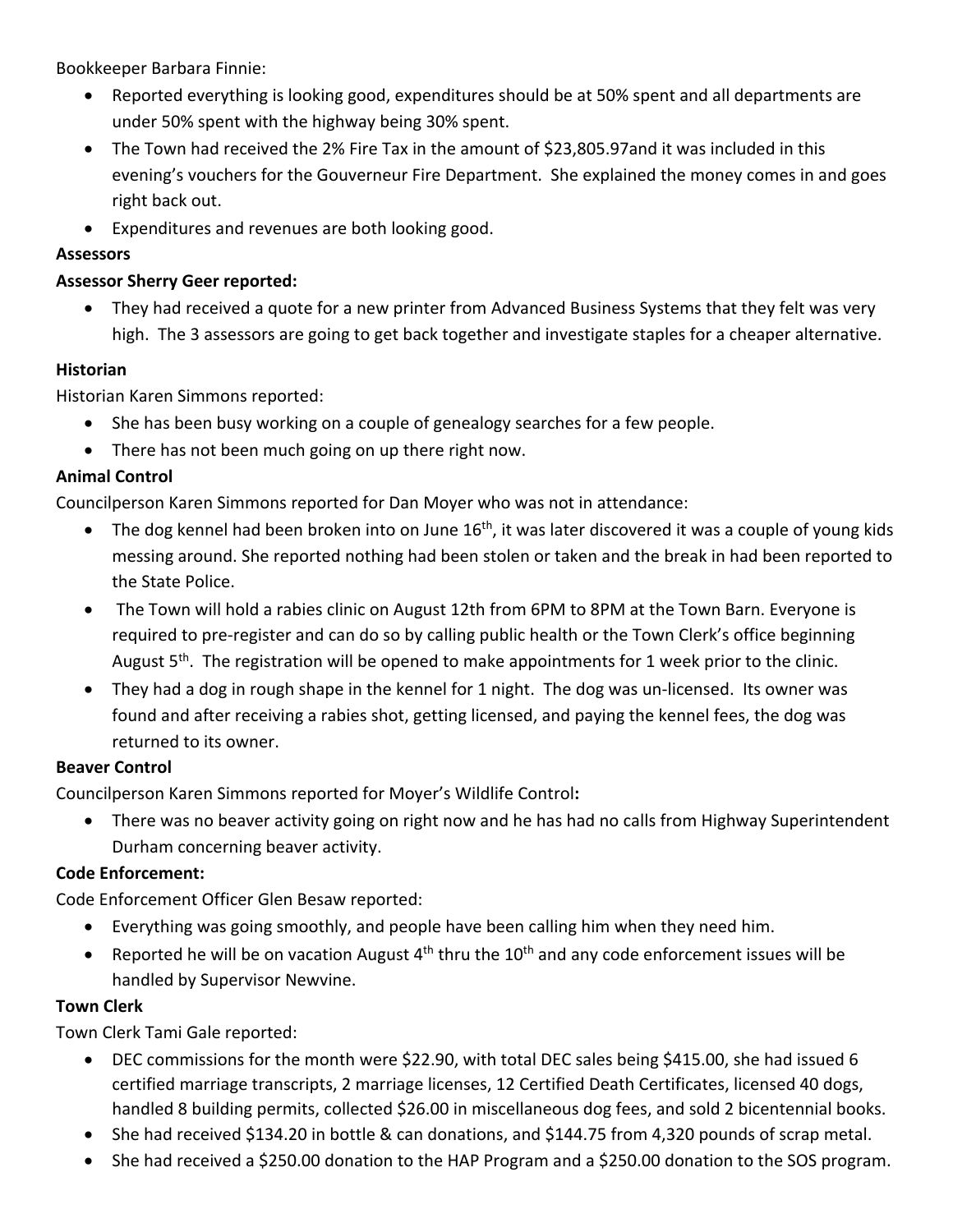- The bear tree rack raffle that was made and donated by Cherie Thomas of Fowler had been raffled on 6/30/21, with proceeds of \$110.00 to go to the HAP Program. The raffle was won by Judy Brown of Fowler.
- She & Councilperson Bishop had taken the free Narcan training offered by St. Lawrence County Public Health Department on July  $1<sup>st</sup>$  and had both received their free Narcan kits. She reported the class is 45 minutes and can be taken on- line or by phone if anyone is interested in taking it, it is free to the public as well.
- Hunting Licenses will go on sale August  $2^{nd}$ .

Supervisor Newvine thanked Town Clerk Gale for her report.

#### **Highway Department**

Highway Superintendent Randy Durham:

- Reported the Town will spend \$19,000 on road crack sealing as discussed at the May board meeting. Suit-Kote will be doing the crack sealing as soon as the weather permits. The roads to be sealed are the Doane Road, Hull Road, California Road, and the Sullivan Road, in that order, until the \$19,000 is gone.
- Asked about the paving of the Parking Lot and if any decisions had been made to complete it. Supervisor Newvine stated the board will have a better idea soon of how they can spend the ARPA Coronavirus Local Fiscal Recovery Fund money.
- Reported the grinding was completed on the roads that will be paved and paving is set to begin at the end of July.
- Reported all the fuel tanks needed to be re-painted and asked Supervisor Newvine if he wanted the maintenance worker to do the job or his guys to do it. Supervisor Newvine asked Hwy. Superintendent Durham to have his workers repaint the tanks.

#### **EXCESS EQUIPMENT**

Hwy. Superintendent Durham provided the board with a list of equipment he would like to declare as excess and have the Town Clerk put out to BID as follows:

- *1. 1 Stihl 250 Chain Saw*
- *2. 1 Stihl 039 Chain Saw*
- *3. 2 Stihl Pro Series Weed Eaters*
- *4. 1 Stihl AT75 Weed Eater*
- *5. 1 Demo Cut Off Saw*

Supervisor Newvine asked if any of the items were operational. Hwy. Superintendent Durham reported most of them are defective, and all have been replaced.

After some discussion, a motion was made by Councilperson Andrews seconded by Councilperson Bishop to declare the equipment as excess. All in Favor. MOTION CARRIED.

It was discussed the invitation to BID would be advertised to be opened at the August board meeting.

#### **PAVILION REPORT**

Pavilion Committee Chair Michael Cappellino was not in attendance.

Supervisor Newvine asked the councilmembers if they all had received a copy of the sample pavilion use form he had obtained from Fuller insurance, regarding the Town of Heuvelton's pavilion. Supervisor Newvine reported he would like a copy of the sample form to be provided to the pavilion committee members and have Councilperson Cleveland, (councilperson who oversees the Pavilion) to meet with the committee and go through the sample to come up with a new form for the Town of Fowler to use, and present what they come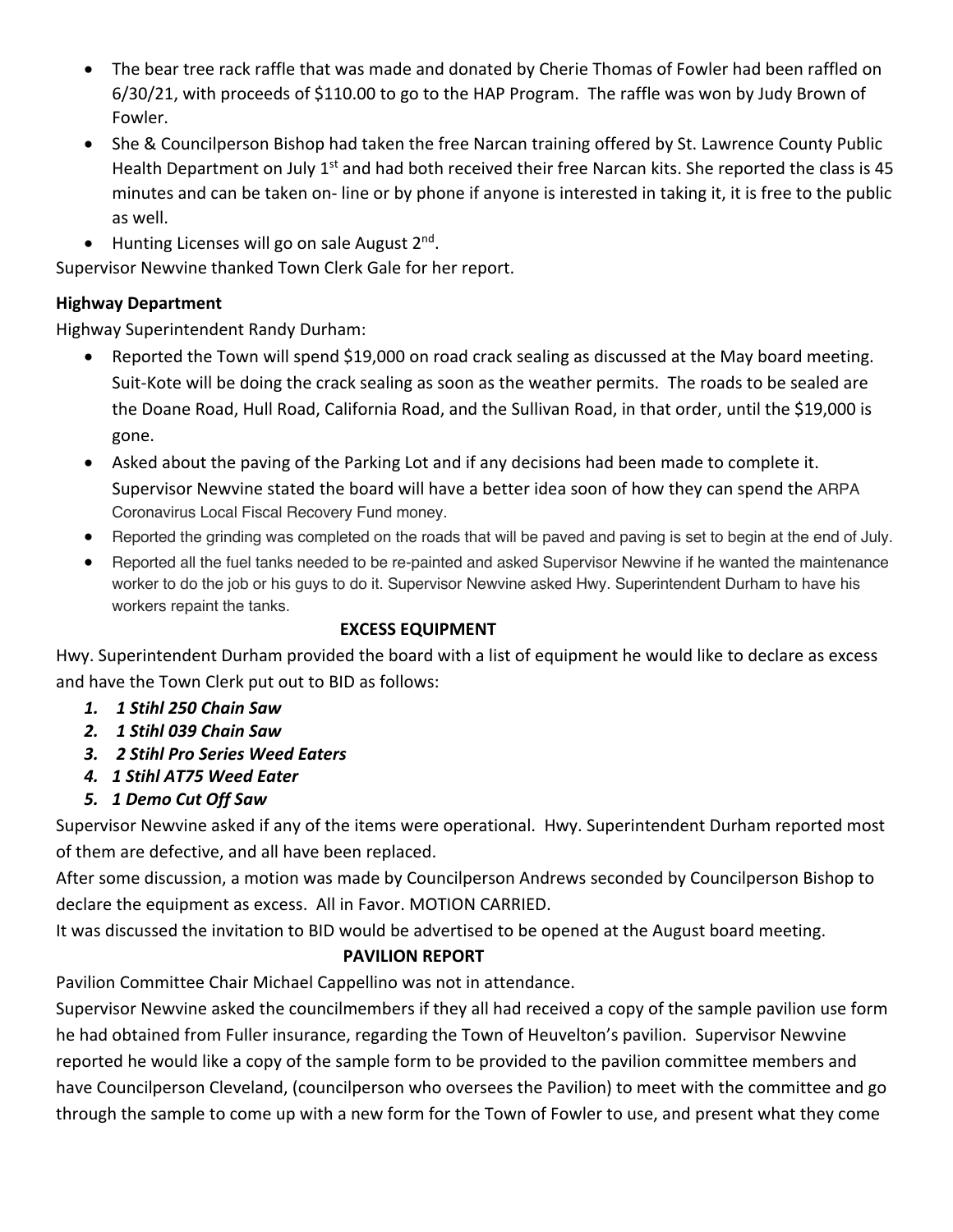up with to the board, stating he would like to have the input of the pavilion committee before the board ultimately makes the final decisions.

- Hwy. Superintendent Durham stated he had the excavator, from BOCES for use on the part of the pavilion project that the highway department are assisting with and are ready to start digging but needed some guidance. Supervisor Newvine stated that he could contact Pavilion Chair Mike Cappellino for the plans and start digging any time, that he had spoken to Link Electric, and they are ready to go, the Town just needs to get ahold of them. Councilperson Andrews asked if the septic was being installed now too. Hwy. Superintendent Durham and Supervisor Newvine stated that right now the lines are only being put in for the water and the electric and the septic will be done later. Supervisor Newvine asked CEO Besaw to contact Dave Blevins and have him draw up plans for a septic system to be installed for the pavilion.
- Bookkeeper Finnie reported that all the money had been spent in the pavilion fund except for \$863.00 which won't cover the bills submitted for the month totaling \$3,000 and asked the board if they wanted to combine the playground fund with the pavilion fund as it was because of the playground fund that the pavilion came to fruition. Bookkeeper Finnie reported there is \$18,000 in the playground fund. It was the consensus of the board to agree to combine the 2 funds into one to use for both the pavilion and the playground. After further discussion, it was the consensus of the board to also combine the HAP Program fund with the SOS Program fund to make one fund to use for both programs. Bookkeeper Finnie reported she would have the changes made for the July report. A motion was made by Councilperson Simmons seconded by Councilperson Cleveland to combine the Pavilion and the Playground funds and to combine the HAP Program and the SOS Program funds. All in Favor. MOTION CARRIED.

# **Councilmembers**

#### **Councilperson Lynn Bishop**:

- Asked CEO Besaw about a residence on County Route 22, and if he had any plans to visit it any time soon, as he felt it needed to be secured for safety reasons. CEO Besaw said he had asked about the residence once and was told if he didn't receive any complaints to leave it alone. He reported he could do something once a verbal complaint is received.
- Reported he had been checking out the Town roads and feels there is a major problem with big trees that have grown too close to the roads and questioned if the highway department laborers would be able to take care of the trees due to their size. Hwy Superintendent Durham reported that the highway department takes care of tree issues in the fall, and for now if a tree dies, they go and take them down. Hwy. Superintendent Durham stated he was not one to go and take a live tree down just in case it might fall, and he is restricted to their right-of -way. Councilperson Bishop reported if a tree was considered a road hazard there were no restrictions on taking it. Hwy. Superintendent Durham replied that to take a live tree down an arborist needed to be contacted.
- Reported the foliage is really growing heavy and making the roads dark. Hwy. Superintendent Durham reported they had already knocked all the trees back twice as far as they had ever been cut before on every road in the Town. He stated the highway department had just completed their 2<sup>nd</sup> pass on brush cutting. Supervisor Newvine asked Hwy. Superintendent Durham if he was going to look at the need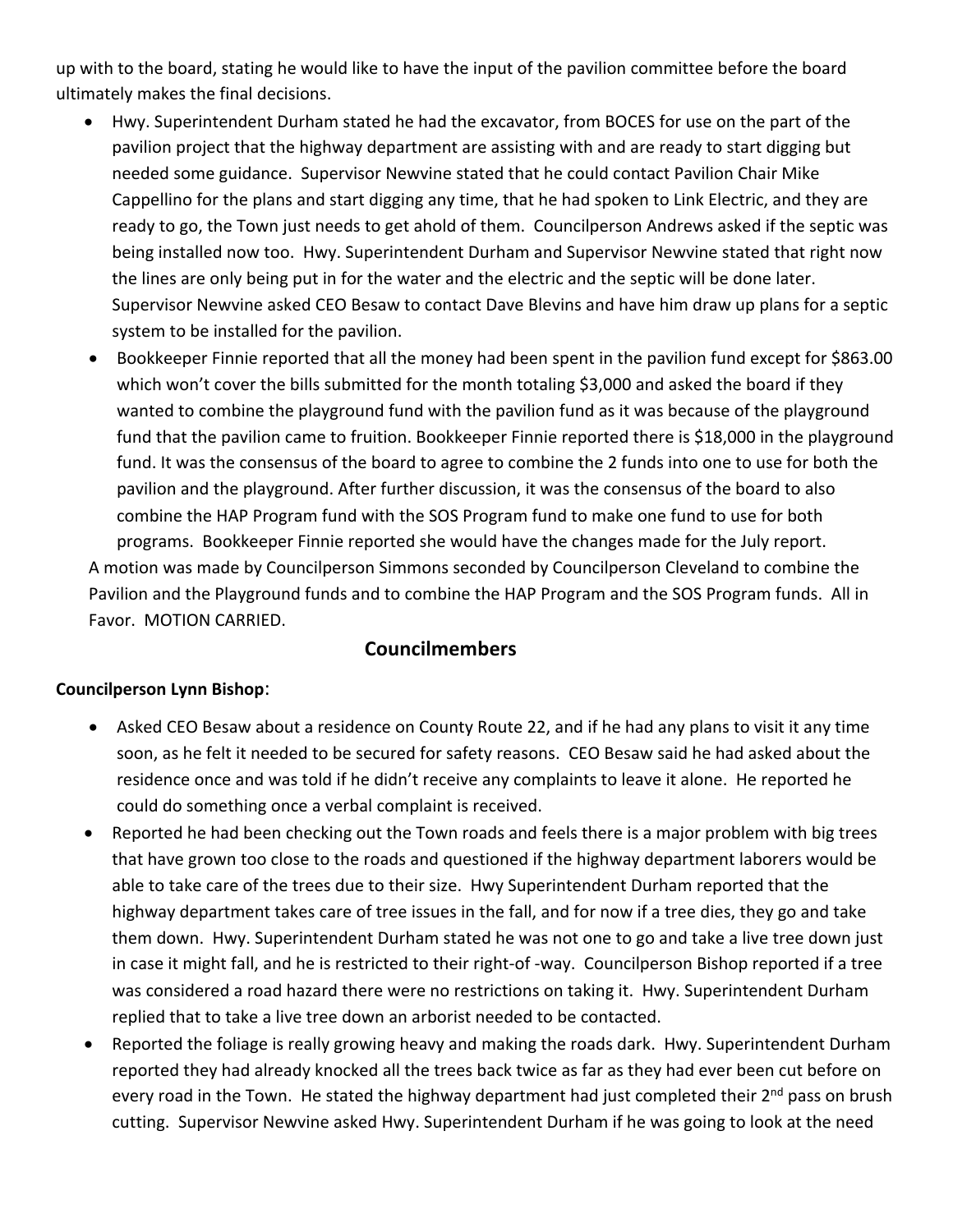for cutting again in the fall. Hwy. Superintendent Durham reported he would, and they would trim every branch that are low hanging in preparation of snowplow season.

- Reported there was a low spot in the California Road that he is afraid will cause an accident by drivers trying to go around it by moving into the opposite lane. Hwy. Superintendent Durham reported he would take some more hot mix and fill it back in again.
- Reported the cemetery sign on the Farm to Market Road is down again and needs to be put back up when they had time.

#### **Councilperson Karen Simmons**:

- Thanked Hwy. Superintendent Durham for cutting the tree down that was growing up between the Vplow.
- Congratulated Scott Cleveland and Lynn Bishop for winning the primary and reported she had wished condolences to Mike Cappellino by phone.
- Reported that on June 25<sup>th</sup>, 83 care packages had been delivered to senior citizens participating in the SOS Program in the Town of Fowler and reported the next delivery is scheduled to happen around Labor Day.
- Reported she and Supervisor Newvine had picked up a van full of donated items from Dave Spilman Jr. to go to the HAP Program and thanked Mr. Spilman for the items. Supervisor Newvine added that Councilperson Lynn Bishop had helped un-load and carry in the van full of groceries from Dave Spilman Jr. Councilperson Simmons reported that on several occasions Town Councilmembers including Jeff Andrews and Scott Cleveland had participated in the pickup and un-loading of donated groceries for the programs.
- Reported that people are still donating money and groceries to the HAP Program, stating there has been one resident who in the last 2 weeks had contributed 10 bags full of groceries.
- Reported Krista Wainwright, Exalted Ruler of the Gouverneur Elks Lodge, on July 8<sup>th</sup>, had presented her with a check in the amount of \$333.33 to support the food programs in the Town of Fowler.
- Reported that Town of Fowler resident Joan Shove, is going to hold a 2<sup>nd</sup> garage sale over Labor Day Weekend from Friday through Monday and donate all the proceeds to the food programs.
- Introduced her sister Vivian Goodman who was attending the board meeting to everyone. Supervisor Newvine thanked Vivian for attending the board meeting.

# **Councilperson Scott Cleveland:**

- Reported he had received a call from an individual living in Syracuse, who asked about renting the pavilion. He advised the individual that the Town is not renting the pavilion at this time as it is continuing to be worked on.
- He had looked over the sample pavilion rental form discussed earlier in the meeting and agrees there are items to be modified on the form that will be created to use for rental of the Town of Fowler's pavilion, including if there will be fees for its use, and the structuring of potential fees.
- Reported he had visited the pavilion/playground last week and talked with maintenance worker Byron Woodward and reported there is still a large amount of work to be done to the bathroom/storage end of the pavilion.
- Reported the overhead door is still not going to come in for another month or longer.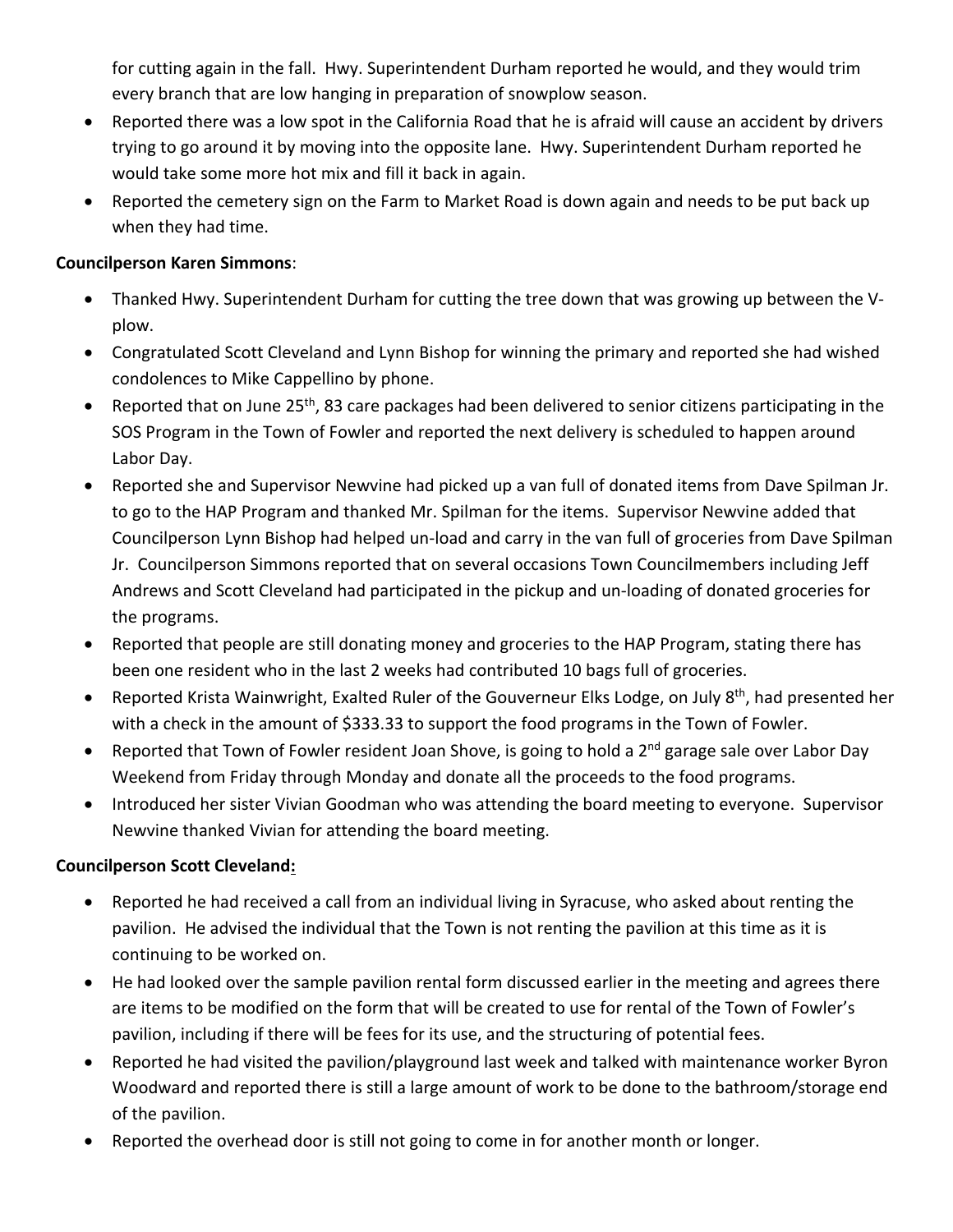#### **Councilperson Jeff Andrews**:

- Asked about the work that was done recently on the property across the road from the Town Hall. Supervisor Newvine reported that the DEC had been at the location earlier in the month and completed test samples of wells on the property.
- Discussed he had the contact information for the company that is doing the spraying and he would get the information to Hwy. Superintendent Durham for possible spraying of the Town Plow trucks.

#### **Supervisor Ricky W. Newvine:**

- Thanked Hwy. Superintendent Durham for all his help with the beach along with John Walsh for doing a great job at the beach.
- Asked Town Justice Knowlton if BOCES had been able to begin work on the cemetery signs for the Town. Justice Knowlton stated they were planning on beginning the work in the fall.
- Reported the Town of Rossie had sent a copy of their insurance to the Town of Fowler for filing with the executed shared services agreement between the two Towns, and reported he had the Town's insurance provider, Fuller Insurance, remit the same to the Town of Rossie.
- Reported he had received a newsletter from the Sylvia Lake Association that included a request for donations to help pay for Milfoil recovery at Sylvia Lake, stating the Town is a landowner at Sylvia Lake, and asked the board their thoughts on donating to the cause.

After some discussion, a motion was made by Councilperson Bishop seconded by Councilperson Andrews to donate \$100.00 to the milfoil recovery at Sylvia Lake. All in Favor. MOTION CARRIED.

- Reported the Town had received notification from Advanced Business Systems of a severe vulnerability threat that relates to the printing system inside of Windows and the only way to mitigate the vulnerability at the time was to stop all printing by all the Town of Fowler departments. Supervisor Newvine reported he called ABS to discuss the matter and decided the Town could not stop all printing weighing the small chance of a hacker deciding to target the Town of Fowler, versus the need for the Town to continue printing.
- Reported the Town had received its NEU (Non-Entitlement Unit) Recipient Number for submitting information of the Town of Fowler on behalf of our local government to receive funds from the ARPA Coronavirus Local Fiscal Recovery Fund. Bookkeeper Barbara Finnie applied for the number and had everything set up for the Town to receive the money. Supervisor Newvine reported the amount to be received is \$216,449 and ½ will come this year and ½ in the summer of 2022.
- Reported the Town had received a small beach violation due to a 3' and 4' float line being incorrectly placed indicating where the water gets deeper with some excess hanging rope, but it was not a violation that caused the Town any fines.
- Reported the Town had received a notification that the Town website should be a .gov rather than a .com, so people would be more inclined to visit it. He checked with webmaster Shari Barnhart, who determined that it can be switched however there would be a charge of \$35.00 per person who uses it, there are a lot of steps, and it takes a long time to get it, so it was decided to keep the .com that we have been using.
- Reported he had received a notice the Town is eligible to apply for a grant to plant trees if there was any interest.